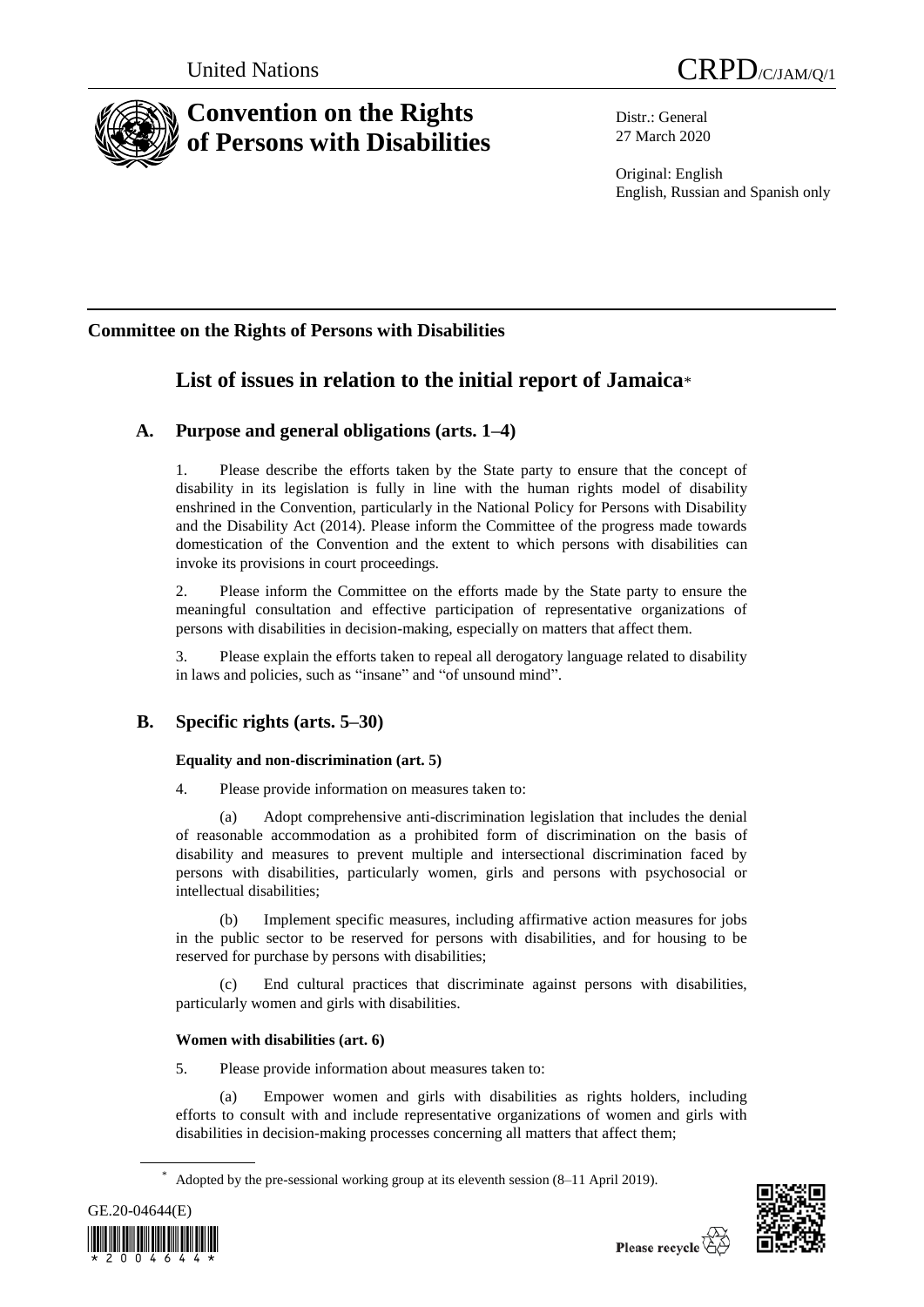(b) Remove specific barriers faced by women and girls with disabilities in gaining access to justice, particularly for women and girls with psychosocial or intellectual disabilities.

## **Children with disabilities (art. 7)**

6. Please describe:

(a) Measures to ensure that the opinions and views of all children with disabilities are given equal weight in accordance with their age and maturity, on the decision-making processes that affect them, including mechanisms to protect their rights;

(b) Progress in expanding the Early Stimulation Programme outside of Kingston and Portland;

(c) Progress and the results so far of the project "Strengthening the Inclusion of Children with Disabilities 2017–2019" and on other measures to combat inequality in the treatment of children with disabilities.

# **Awareness-raising (art. 8)**

7. Please provide information on:

(a) The inclusion of persons with disabilities and their representative organizations in governmental awareness-raising programmes, including their impact on the society in general;

(b) Public education and sensitization programmes on the rights of persons with disabilities in the community and measures to combat stereotypes and prejudices against persons with disabilities, including the role of the media in awareness-raising campaigns.

#### **Accessibility (art. 9)**

8. Please inform the Committee on:

(a) The timeline to enact the Building Act and a new national Building Code and resources allocated to ensure that persons with disabilities have access to buildings, transportation and other facilities and services open or provided to the public, and to information and communication technologies;

(b) Any plans to reactivate the Jamaica Library service, which assists persons who are blind and visually impaired to read and access the Internet;

(c) Measures to enforce the existing Building Code by the parish councils, particularly to implement the accessibility of parking spaces, including by enforcing sanctions for lack of compliance with accessibility standards.

#### **Situations of risk and humanitarian emergencies (art. 11)**

9. Please provide information on:

(a) Existing protocols ensuring that the requirements of persons with disabilities, particularly children, are prioritized in emergencies, including measures to consult with and include representative organizations of persons with disabilities in the response procedure of the Office of Disaster Preparedness and Emergency Management to natural disasters or humanitarian emergencies;

(b) Plans to adopt a disaster-reduction strategy that provides for accessibility and inclusion of persons with disabilities in all situations of risk, in line with the Sendai Framework for Disaster Risk Reduction 2015–2030.

#### **Equal recognition before the law (art. 12)**

10. Please provide information on:

(a) Measures to amend the Mental Health Act and eliminate all forms of substituted decision-making and practices that limit the legal capacity of persons with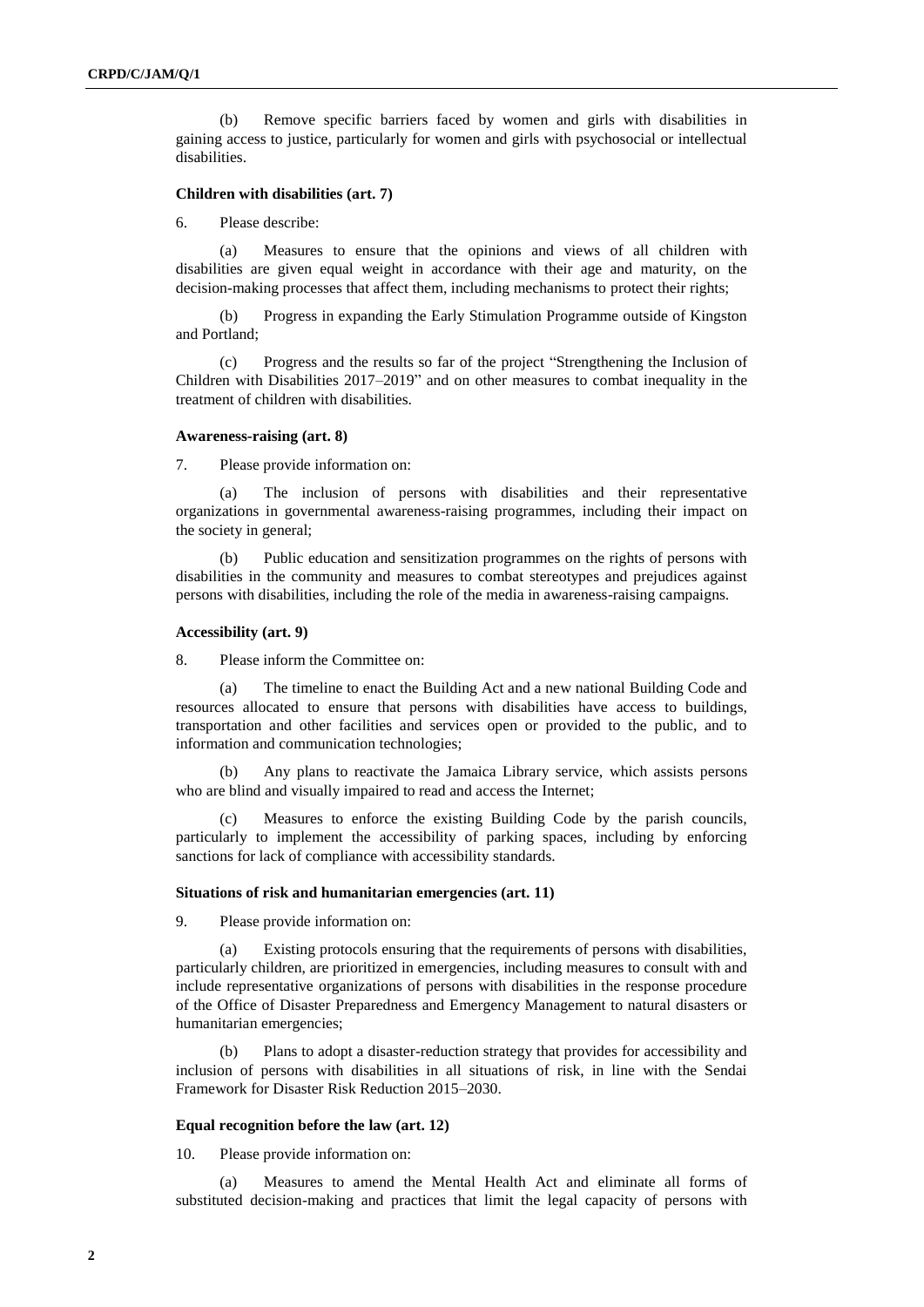disabilities, including in relation to making a will and entering into contracts, and taking decisions that affect their lives, especially affecting persons with psychosocial or intellectual disabilities;

(b) Measures in place to facilitate supported decision-making in line with the Committee's general comment no. 1 (2014) on equal recognition before the law.

#### **Access to justice (art. 13)**

11. Please provide information on:

(a) Measures taken to provide accessibility for persons with disabilities in all areas of law and at all levels of judicial and administrative procedures, with information in accessible formats, as well as to ensure physical accessibility of court buildings and all judicial facilities;

(b) Measures to provide procedural accommodations, and gender- and ageappropriate accommodations in judicial proceedings for persons with disabilities;

(c) Programmes for the systematic and continuous training of judicial and police personnel on the Convention and the requirements of persons with disabilities, including sign language;

(d) Steps to implement the recommendations from the consultation on justice reform, particularly those relating to the revision of legislation and regulations.

#### **Liberty and security of the person (art. 14)**

12. Please provide information on:

(a) Measures to repeal legislation that allows for deprivation of liberty and forced treatment on the grounds of perceived or actual impairment of a person;

(b) Measures allowing persons with disabilities to seek redress for being arbitrarily or unlawfully detained;

(c) The number of persons with disabilities deprived of their liberty in institutions and places of detention, disaggregated according to sex and type of impairment, and any measures in place to protect their liberty and security, including periodic review mechanisms;

(d) Measures to train health professionals and judicial and prison officials on the rights and dignity of persons with disabilities in institutions and detention centres.

# **Freedom from torture or cruel, inhuman or degrading treatment or punishment (art. 15)**

13. Please provide information about:

(a) Legislative and policy measures to ensure that persons with disabilities, especially children with psychosocial or intellectual disabilities, are not subjected to torture or to cruel, inhuman or degrading treatment or punishment, including corporal punishment;

(b) Access to independent monitoring and complaint mechanisms and remedies available for persons with disabilities in institutions, and disaggregated data on investigations, prosecutions and disciplinary sanctions against perpetrators of torture and ill-treatment;

(c) Measures to prohibit any form of forced treatment on persons with disabilities who are deprived of their liberty in psychiatric hospitals and social care institutions.

14. Please provide information on the measures adopted to prevent medical experimentation, treatment or procedures to be performed on persons deemed to lack legal capacity, authorized by one's parents or caregivers. Please provide information on the development of a redress mechanism to ensure that victims of such treatment have a right to an effective remedy.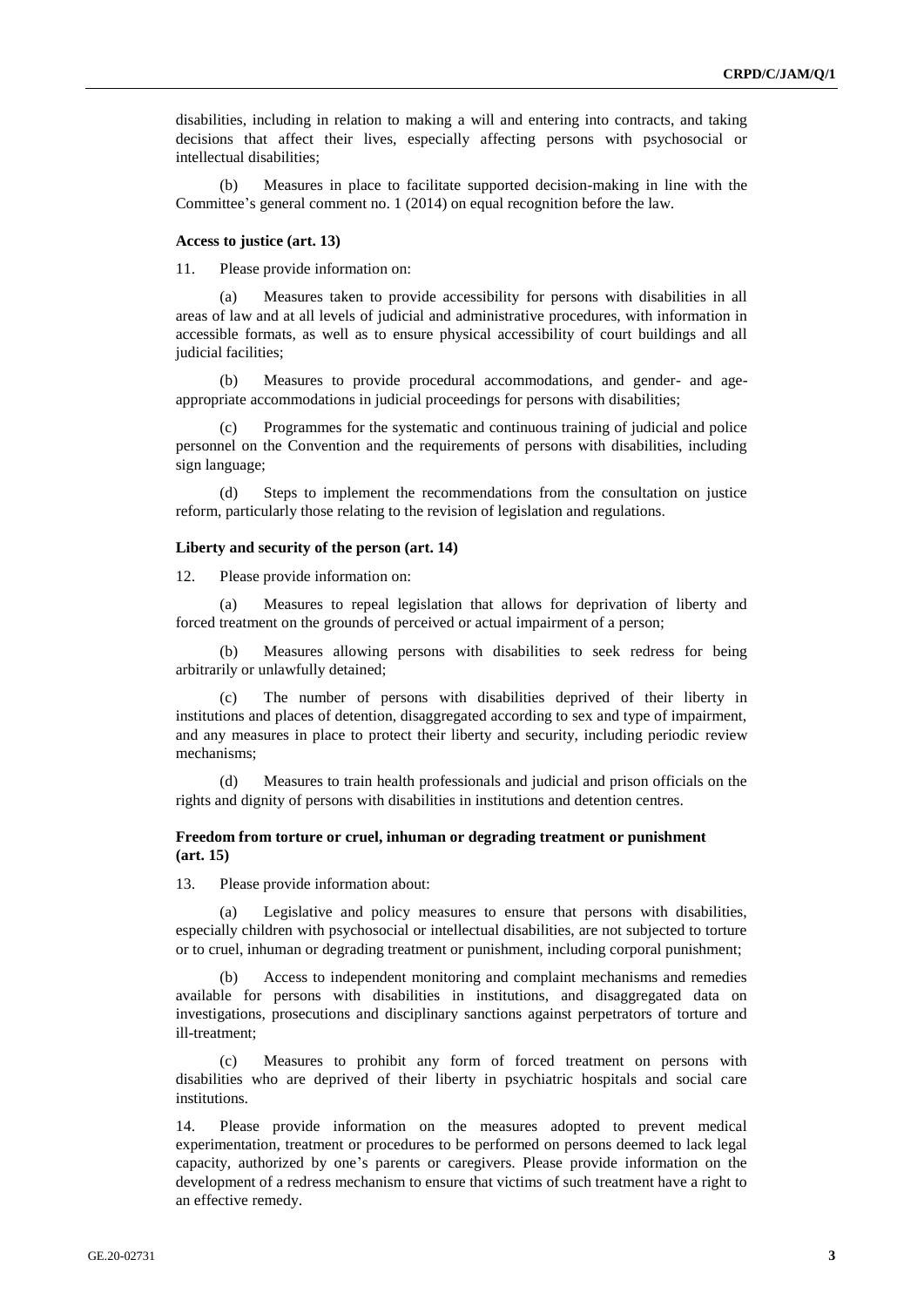## **Freedom from exploitation, violence and abuse (art. 16)**

15. Please provide information about:

(a) Concrete measures to prevent and protect persons with disabilities, especially women, children and persons with psychosocial or intellectual disabilities, from any form of exploitation, violence and abuse, in all settings, including at home and in institutions;

Provisions to make shelters for victims of exploitation, violence and abuse universally accessible, particularly for women with disabilities;

(c) Adequate measures taken to train police, prison and judicial officials, social workers, health professionals and other interlocutors working with persons with disabilities on identifying and responding to cases of exploitation, violence and abuse.

16. In line with Sustainable Development Goal 5.2 on the elimination of all forms of violence against women and girls in the public and private spheres, including trafficking and sexual and other forms of exploitation, please provide statistical data and information on gender-based violence against women and girls with disabilities and on any programmes designed to protect and support women and girls with disabilities who are victims of gender-based violence, particularly women and girls with psychosocial or intellectual disabilities.

# **Living independently and being included in the community (art. 19)**

17. Please provide information about:

(a) Measures to implement the right to live independently and be included in the community, including the right to choose freely where and with whom to live;

(b) Measures to deinstitutionalize persons with intellectual disabilities from mental health facilities and provide them with services for supported living in the community;

(c) Disaggregated data on the number of persons with disabilities living in institutions and plans for the deinstitutionalization of persons with disabilities, including public policies, strategies and programmes, and resources allocated to establish and develop community support services for persons with disabilities, such as personal assistance, at the national and local levels.

# **Personal mobility (art. 20)**

18. Please indicate measures taken to support the personal mobility of persons with disabilities, especially children with disabilities and persons with disabilities in rural areas, including mobility aids and assistive devices.

## **Freedom of expression and opinion, and access to information (art. 21)**

19. Please provide information on:

Measures taken to make information available in accessible formats for persons with disabilities, including making websites accessible;

(b) Whether Jamaican sign language has been adopted as an official language.

# **Respect for home and the family (art. 23)**

20. Please provide information about support for children with disabilities and their parents, and for parents with disabilities, to carry out their parenting responsibilities and prevent separation of a child on the basis of disabilities of either the child or one or both of the parents. Please indicate measures to provide accessible and age-appropriate information, and reproductive and family planning education in accessible formats to persons with disabilities.

# **Education (art. 24)**

21. Please provide information on measures taken to: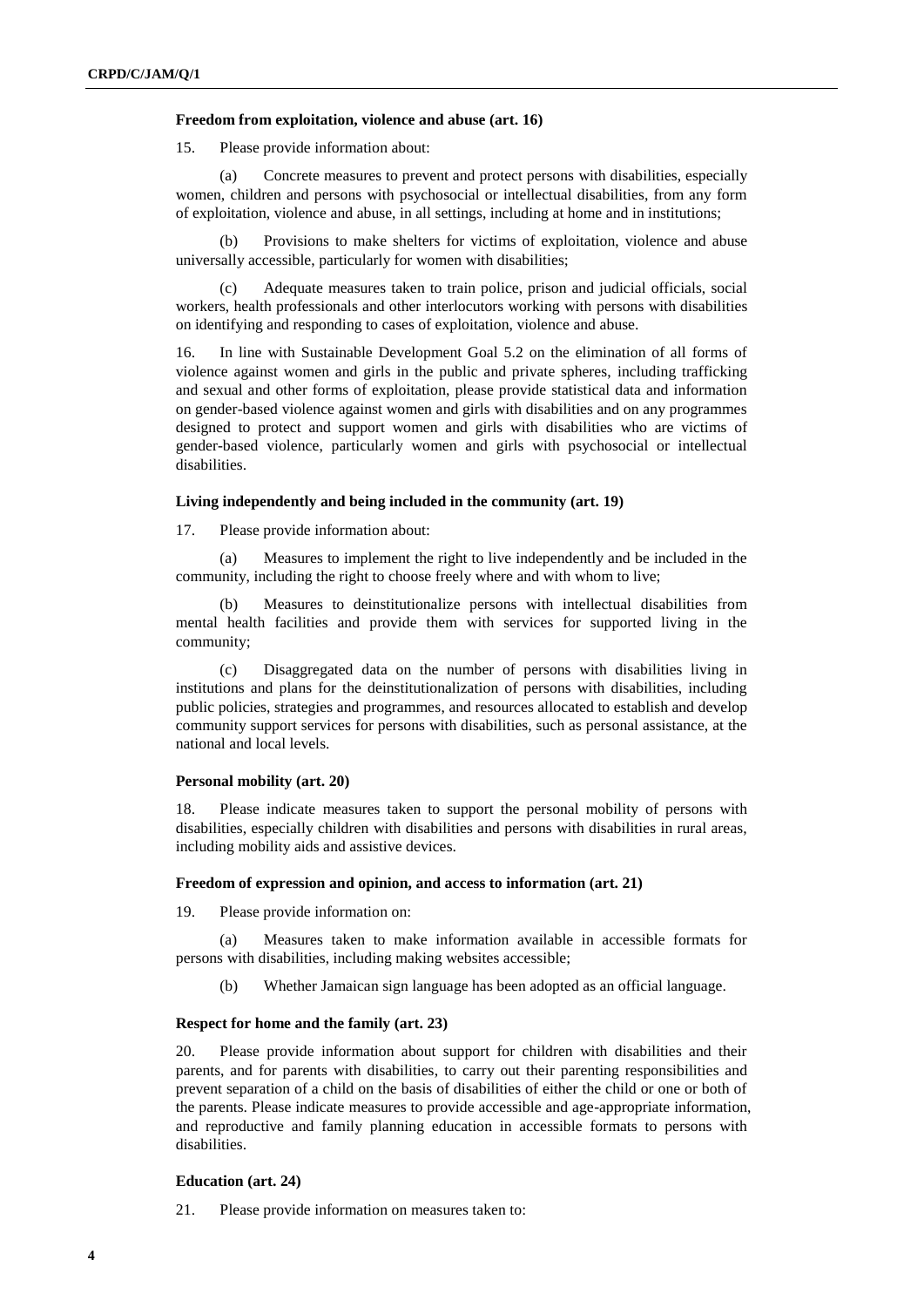(a) Transform the education system to ensure inclusive education, including information on budgetary allocations, individualized supports available to children with disabilities, teacher training programmes and accessibility of schools;

(b) Ensure more trained and supported professionals to carry out the early multidisciplinary assessment of requirements and individualized support for each child;

Consider the barriers faced by students with disabilities in traditional systems of appraising and assessment, such as the Caribbean Secondary Education Council Examinations;

(d) Expand the Early Stimulation Programme island-wide, including by providing financial support to non-governmental organizations that provide this service in the areas that are not served by the State party.

## **Health (art. 25)**

22. Please provide information about:

(a) Accessibility of health-care facilities and services for persons with disabilities, including the physical environment and information in accessible formats such as Braille, sign language and Easy Read;

(b) Measures to ensure that persons with disabilities, particularly women and girls with disabilities, can exercise their right to health on an equal basis with others, including sexual and reproductive health, and their right to free and informed consent on health matters, and measures to ensure privacy in all medical consultation and provision of medical services;

(c) Measures to provide systematic training to health professionals on the rights of persons with disabilities, in particular on the Convention, and to end discriminatory and negative attitudes against persons with disabilities.

#### **Habilitation and rehabilitation (art. 26)**

23. Please explain the measures taken to extend habilitation and rehabilitation services to all categories of persons with disabilities.

#### **Work and employment (art. 27)**

24. Please provide information about:

The rate of persons with disabilities employed in the open labour market, disaggregated according to sex and impairment type;

(b) Measures to increase employment rates for persons with disabilities, especially for women and persons with psychosocial or intellectual disabilities;

(c) Measures to facilitate retraining and re-employment of persons with disabilities made redundant;

Measures adopted to provide reasonable accommodation in the workplace for persons with disabilities, and to ensure accessible workplaces, including sanctions against the employers who fail to comply.

### **Adequate standard of living and social protection (art. 28)**

25. Please provide information about measures to ensure that all persons with disabilities are provided with disability grants, in particular children with disabilities and their families, older persons with disabilities and persons with disabilities in rural areas, to enable them to meet the cost of disability-related expenses. Indicate whether disability will be considered among the criteria for entitlements under the proposed National Social Protection Strategy.